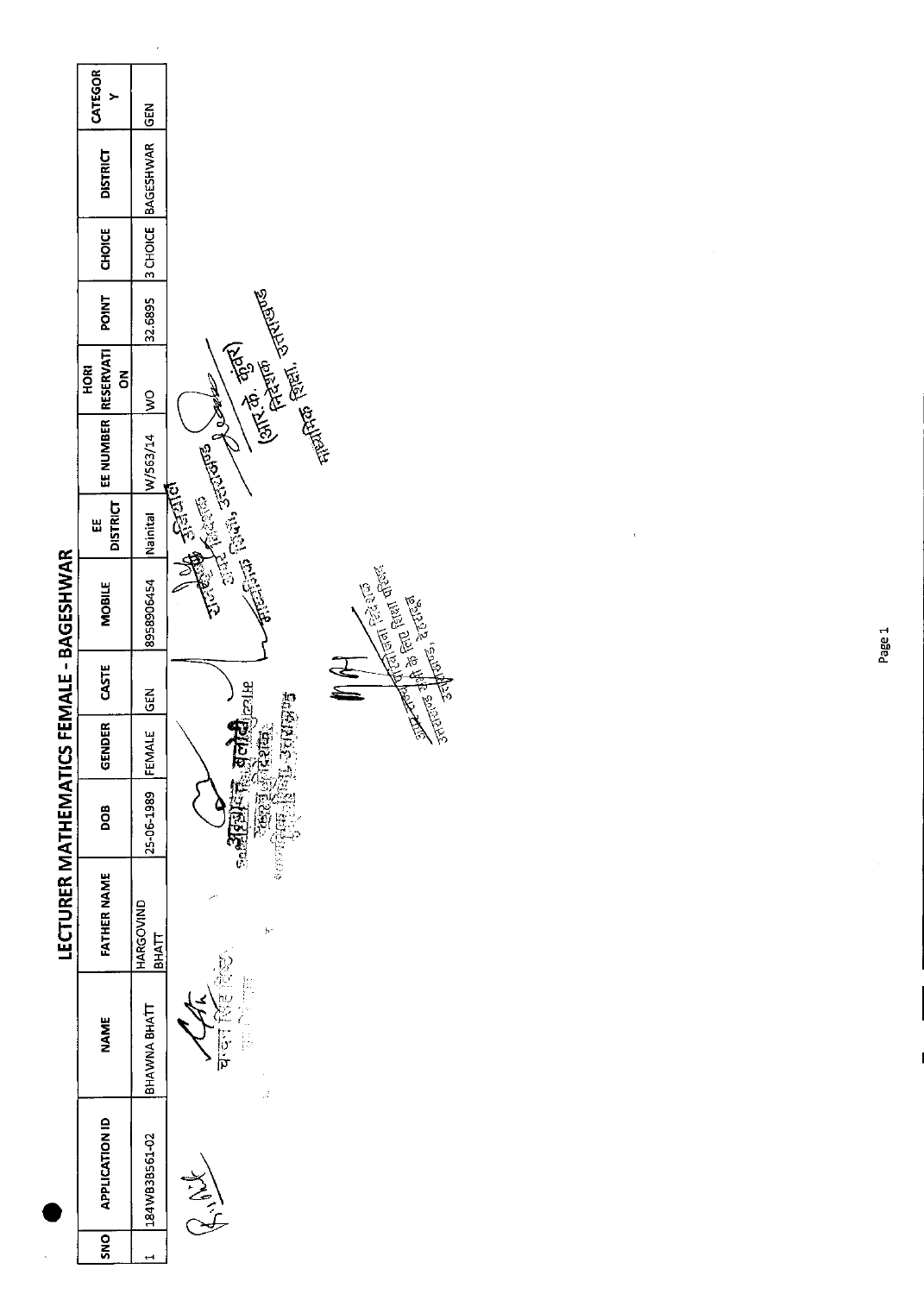|               |                                   |                   | LECTURER MATHEMATICS FEMALE - CHAMOLI |                       |        |             |                     |                 |                             |                              |        |                            |                          |               |
|---------------|-----------------------------------|-------------------|---------------------------------------|-----------------------|--------|-------------|---------------------|-----------------|-----------------------------|------------------------------|--------|----------------------------|--------------------------|---------------|
| $\frac{1}{2}$ | <b>APPLICATION ID</b>             | <b>NAME</b>       | FATHER NAME                           | <b>DOB</b>            | GENDER | CASTE       | <b>MOBILE</b>       | Ш               | EE NUMBER   RESERVATI       | <b>ROK</b>                   | POINT  | CHOICE                     | <b>DISTRICT</b>          | CATEGOR       |
|               |                                   |                   |                                       |                       |        |             |                     | <b>DISTRICT</b> |                             | õ                            |        |                            |                          |               |
|               | 189U029191A1856R-<br>g            | <b>RAKHI</b>      | GAJPAL SINGH<br>RANA                  | 03-07-1991 FEMALE     |        | $rac{5}{6}$ | 7895160793          | æ               | Rudrapray UA19120156<br>998 | $\frac{1}{2}$                |        |                            | 32.9055 Z CHOICE CHAMOLI | $rac{1}{2}$   |
|               | 18190RA1288926U1-<br>$\mathbf{S}$ | RENUKA            | VASUDEV                               | 01-07-1991 FEMALE GEN |        |             | 8755734211 Tehri    |                 | JA21120188<br>996           | $\frac{1}{2}$                |        | 32.8695  7 CHOICE  CHAMOLI |                          | $rac{2}{5}$   |
|               | 18842C1LC09W-01  LAXMI CHAND      |                   | KISHOR CHAND                          | 30-11-1990 FEMALE OBC |        |             | 6395672392          | Champaw<br>ಕ    | CW/89/2014  WO              |                              |        | 31.9405 SCHOICE CHAMOLI    |                          | <b>DBC</b>    |
|               | 184905R0A182A1U51-<br><u>9</u>    | <b>RAJNI ARYA</b> | KISHAN RAM ARYA 02-11-1990 FEMALE 1SC |                       |        |             | 7300738489 Dehradun |                 | UA05120159<br>841           | $\frac{1}{2}$                | 31.799 | 7 CHOIGE CHAMOLI           |                          | $\frac{6}{5}$ |
|               | ب<br>)<br>) )                     |                   |                                       |                       |        |             |                     | $\frac{1}{2}$   |                             | $\overline{\left( \right. }$ |        |                            |                          |               |

**ACAC**<br>**ENCE CONTROVER**<br>BELAND REEL STRINGUS ستعليل بالمها

)

Entre Control Street  $\frac{\partial}{\partial y}$ **CONDATION CONTROLLER DESCRIPTION AND RESERVED CONTROLLER DESCRIPTION OF CONTROLLER DESCRIPTION OF CONTROLLER DESCRIPTION Controller Schools Controller Schools Schools Section**  $\mathbb{Z}^4$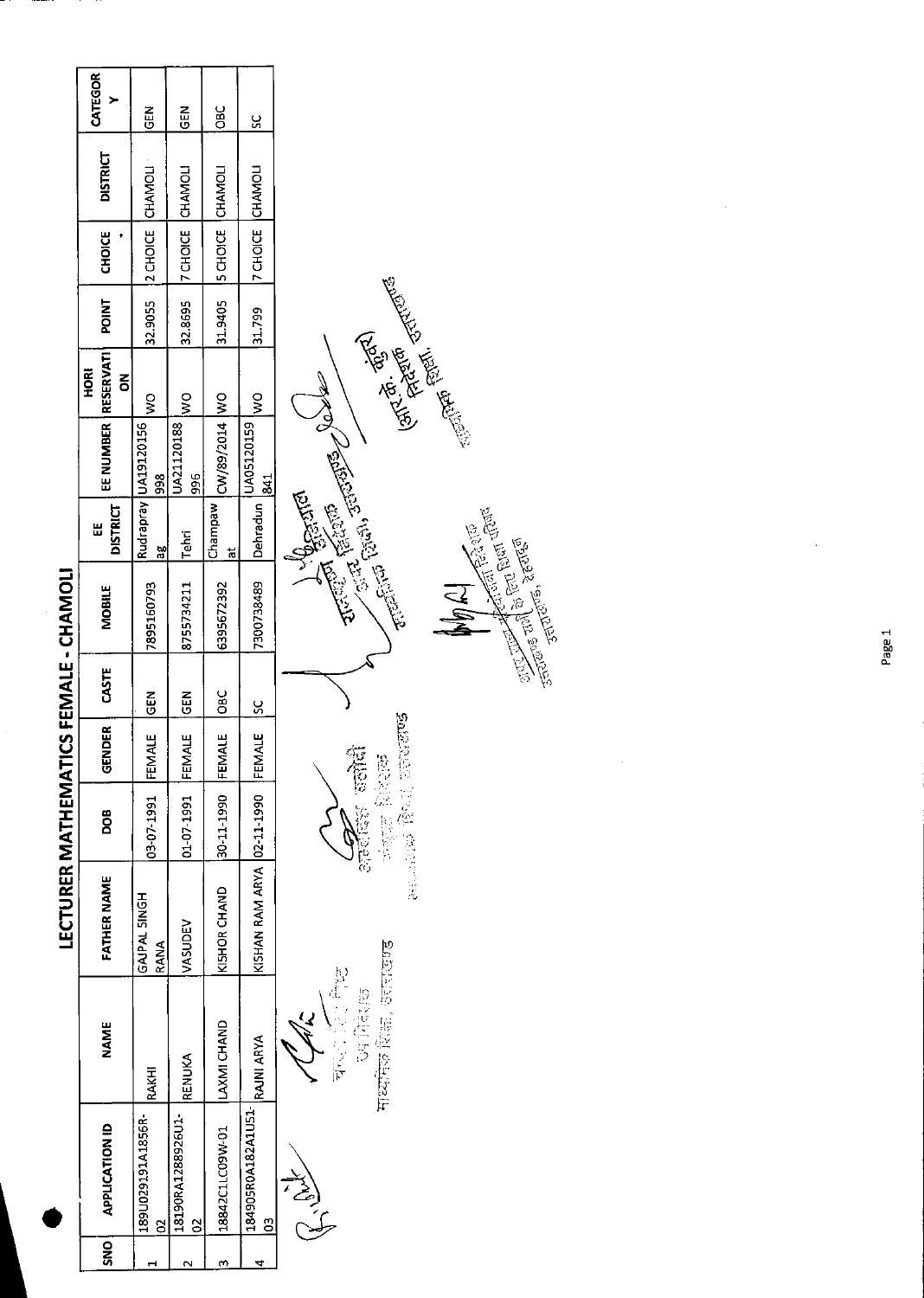|                                         | CATEGOR<br>≻                  | GEN                               | $rac{2}{3}$                   |                                                                                                                                |
|-----------------------------------------|-------------------------------|-----------------------------------|-------------------------------|--------------------------------------------------------------------------------------------------------------------------------|
|                                         | <b>DISTRICT</b>               | CHAMPAWAT                         | 3 CHOICE CHAMPAWAT            |                                                                                                                                |
|                                         | <b>CHOICE</b>                 | <b>B</b> CHOICE                   |                               |                                                                                                                                |
|                                         | POINT                         | 32.6485                           | 32.6395                       |                                                                                                                                |
|                                         | <b>RESERVATI</b><br>HORI<br>ã | $\frac{1}{2}$                     | $\frac{8}{2}$                 | <b>Expertise Company Company</b>                                                                                               |
| LECTURER MATHEMATICS FEMALE - CHAMPAWAT | EE NUMBER                     | W-153/015                         | W352/15                       |                                                                                                                                |
|                                         | <b>DISTRICT</b><br>出          | Chamoli                           | Nainital                      | Allen Branch                                                                                                                   |
|                                         | <b>MOBILE</b>                 | 9639234082                        | 9760827417                    | Children Collars School<br>Sections and state functions.<br><b>Children</b> Signal<br><b>2170115, 201616</b><br><u>रू</u><br>इ |
|                                         | CASTE                         | 검<br>9                            | <b>SEN</b>                    |                                                                                                                                |
|                                         | GENDER                        | FEMALE                            | FEMALE                        |                                                                                                                                |
|                                         | DOB                           | 01-06-1991                        | 23-07-1990                    | t)<br>D                                                                                                                        |
|                                         | <b>FATHER NAME</b>            | DINESH CHANDRA<br><b>MAITHANI</b> | JAGMOHAN SINGH<br><b>NEGI</b> | <b>BEATHER</b>                                                                                                                 |
|                                         | <b>NAME</b>                   | <b>BABLI</b>                      | RANJANA NEGI                  | माध्यमिक शिक्षा, उत्तराख्या<br>語にする                                                                                            |
|                                         | <b>APPLICATION ID</b>         | 1B5-B3051W1-02                    | 1825W135R-03                  | 今                                                                                                                              |
|                                         | <b>SNS</b>                    |                                   | $\mathbf{\tilde{c}}$          |                                                                                                                                |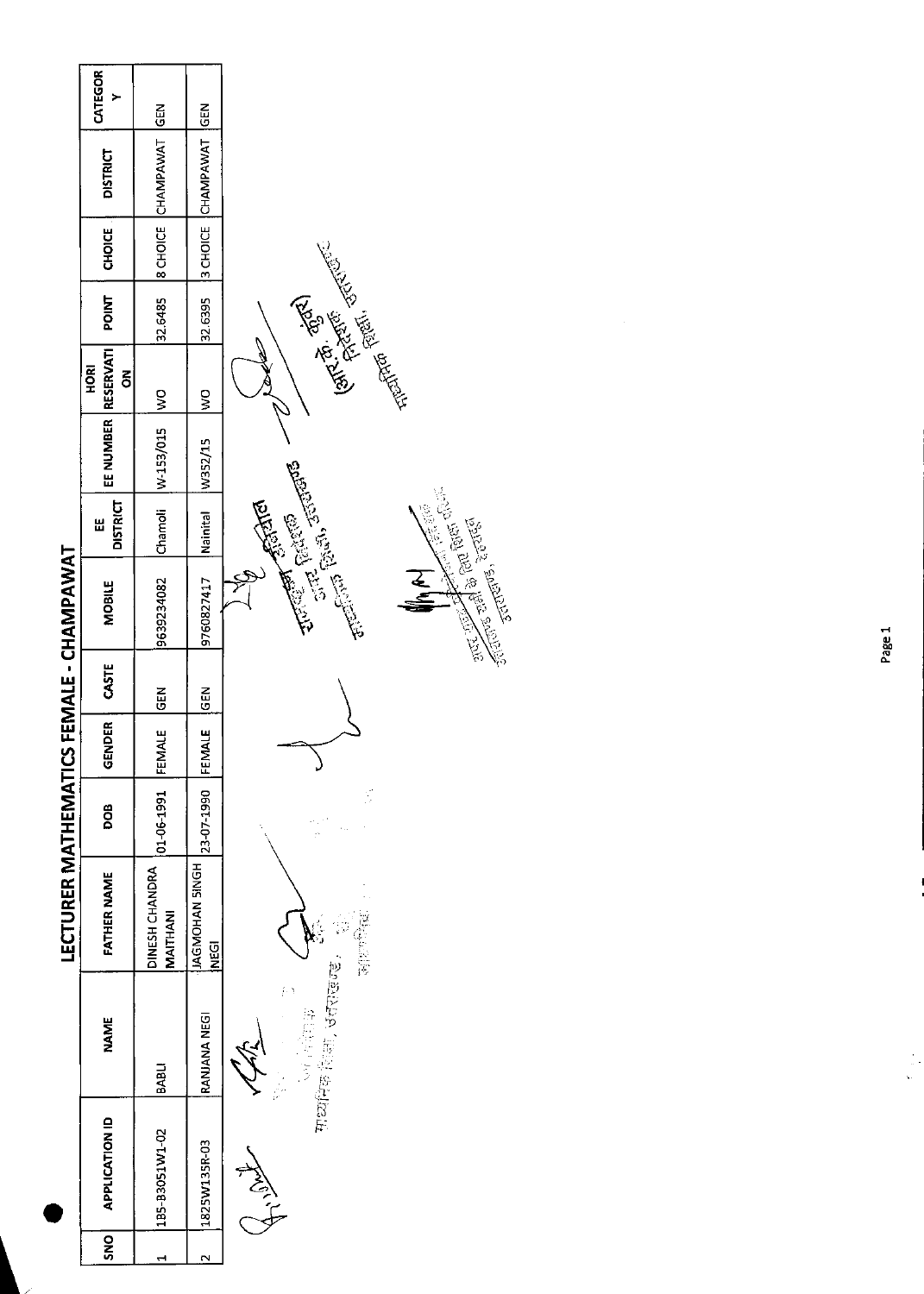|                                        | CATEGOR                             | NB<br>この         |                                                                                                                                                                                                                                |
|----------------------------------------|-------------------------------------|------------------|--------------------------------------------------------------------------------------------------------------------------------------------------------------------------------------------------------------------------------|
|                                        | <b>DISTRICT</b>                     | <b>HARIDWAR</b>  |                                                                                                                                                                                                                                |
|                                        | <b>CHOICE</b>                       | 3 CHOICE         |                                                                                                                                                                                                                                |
|                                        | <b>POINT</b>                        | 34.6445          |                                                                                                                                                                                                                                |
| LECTURER MATHEMATICS FEMALE - HARIDWAR | <b>RESERVATI</b><br><b>ROH</b><br>ξ | $\frac{1}{2}$    | J.                                                                                                                                                                                                                             |
|                                        | EE NUMBER                           | M472/12          | Ford of the fight of the district of the control of the control of the control of the control of the control of the control of the control of the control of the control of the control of the control of the control of the c |
|                                        | <b>DISTRICT</b><br>Ш                | Udham S<br>Nagar | <b>Allen Straits</b><br><b>2010-08-2010</b>                                                                                                                                                                                    |
|                                        | <b>MOBILE</b>                       | 7983833117       | orte and de con puer affair.<br>CRIME RIGHT STRINGS<br><b>Children Rivers</b>                                                                                                                                                  |
|                                        | CASTE                               | <b>SEN</b>       |                                                                                                                                                                                                                                |
|                                        | GENDER                              | FEMALE           | Ø                                                                                                                                                                                                                              |
|                                        | DOB                                 | 06-03-1990       | $\sum_{i=1}^{n}$<br>施設                                                                                                                                                                                                         |
|                                        | <b>FATHER NAME</b>                  | DARSHAN LAL      | $\begin{array}{ll} \mathbb{E}[\mathbb{E}[\mathcal{E}]] & \mathbb{E}[\mathbb{E}[\mathcal{E}]] \\ \mathbb{E}[\mathbb{E}[\mathcal{E}]]] & \mathbb{E}[\mathbb{E}[\mathbb{E}[\mathcal{E}]]] \end{array}$<br>位于感觉的<br>1等,以降降高        |
|                                        | NAME                                | SAPNA ARORA      | <b>MARKETTER</b><br>2位的<br>Ŷ<br>ina<br>Sainte<br>$\frac{1}{ {\cal K}^* }$                                                                                                                                                      |
|                                        | <b>APPLICATION ID</b>               | 18M7AS1422-01    | Marian                                                                                                                                                                                                                         |
|                                        | <b>SNO</b>                          |                  |                                                                                                                                                                                                                                |

 $\ddot{\phantom{0}}$ 

 $\ddot{\phantom{0}}$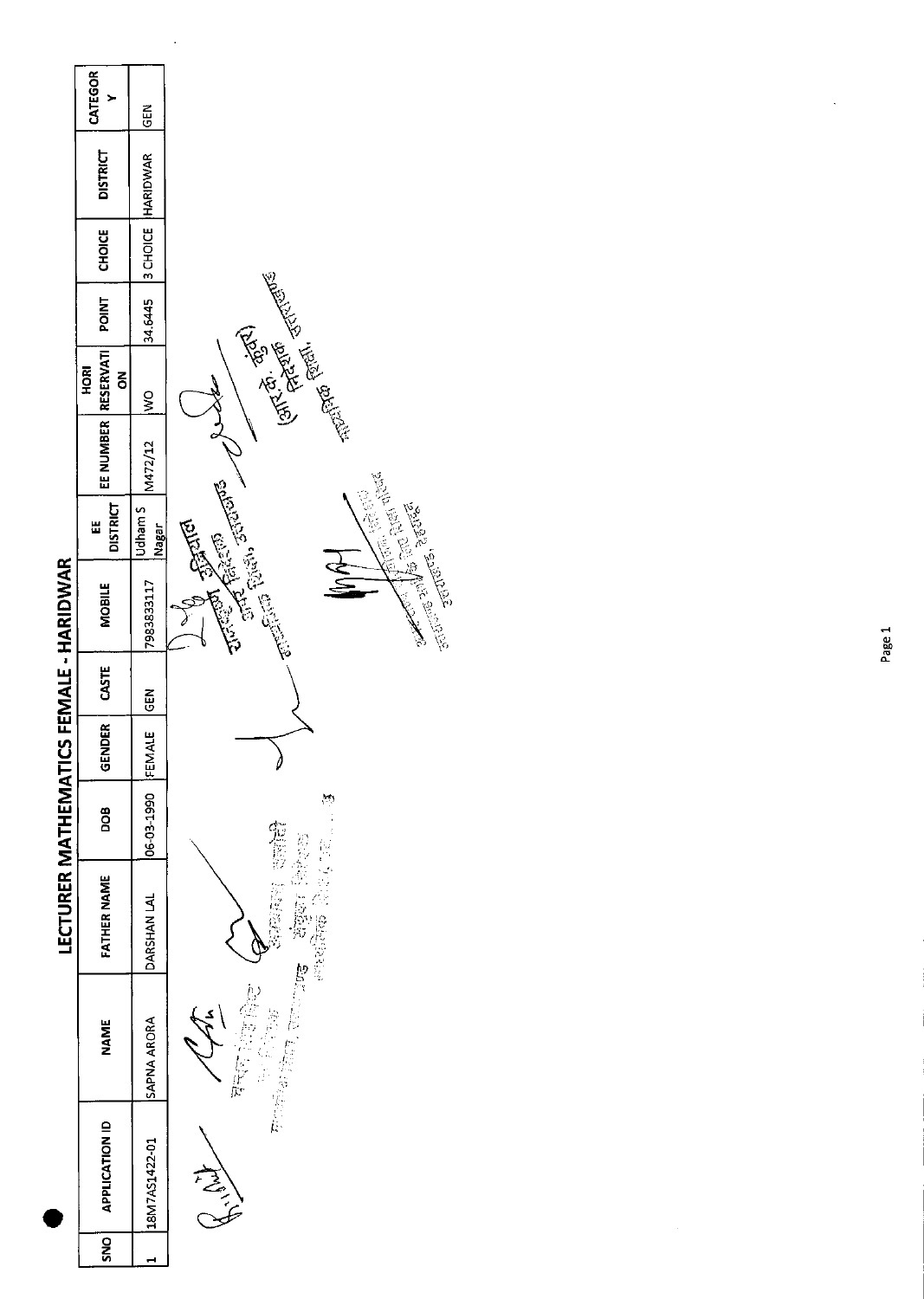|                            | CATEGOR                   | <b>GEN</b>                     | $rac{5}{6}$                             | ž                           |
|----------------------------|---------------------------|--------------------------------|-----------------------------------------|-----------------------------|
|                            | <b>DISTRICT</b>           |                                |                                         |                             |
|                            | CHOICE                    | 34.6745  1 CHOICE   PAURI      | 33.5715 2 CHOICE PAURI                  | 29.4755   8 CHOICE   PAURI  |
|                            |                           |                                |                                         |                             |
|                            | <b>ROKI</b><br>ã          | Ş                              | Ş                                       |                             |
|                            | EE NUMBER RESERVATI POINT | JA15220182<br>293              | JA21120187<br>អ្ន                       | W138/014  WO                |
|                            | <b>DISTRICT</b><br>쁩      |                                |                                         |                             |
| <b>TICS FEMALE - PAURI</b> | <b>MOBILE</b>             | 8650396938 Pauri               | 7455921632 Tehri                        | 8474945289 Tehri            |
|                            | CASTE                     |                                |                                         |                             |
|                            | GENDER                    |                                |                                         |                             |
| <b>LECTURER MATHEMA</b>    | DOB<br>D                  | 02-04-1991 FEMALE GEN          | 21-09-1991  FEMALE  GEN                 | 04-03-1990 FEMALE SC        |
|                            | <b>FATHER NAME</b>        | NARENDRA SINGH<br>ВІБНТ        | GOPAL DUTT<br>RATURI                    | <b>IEET SINGH</b>           |
|                            | NAME                      |                                |                                         |                             |
|                            | <b>APPLICATION IO</b>     | 1122N5UB3291028A21- NEHA BISHT | <b>182A9011N122U1R87- NEELAM RATURI</b> | A 2519101012 10.51310102022 |
|                            | ONSI                      |                                |                                         |                             |





Page 1

ý,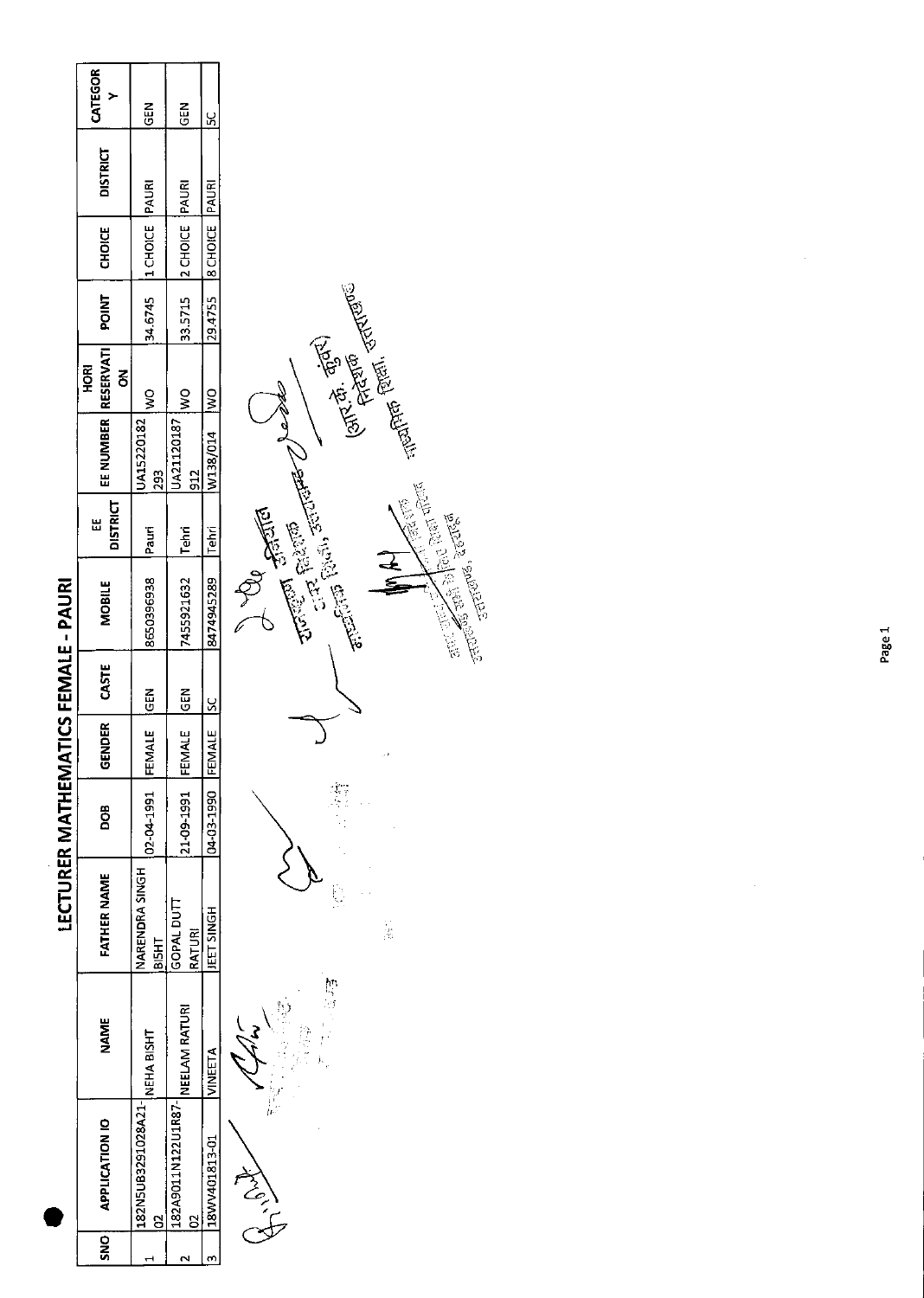

l,